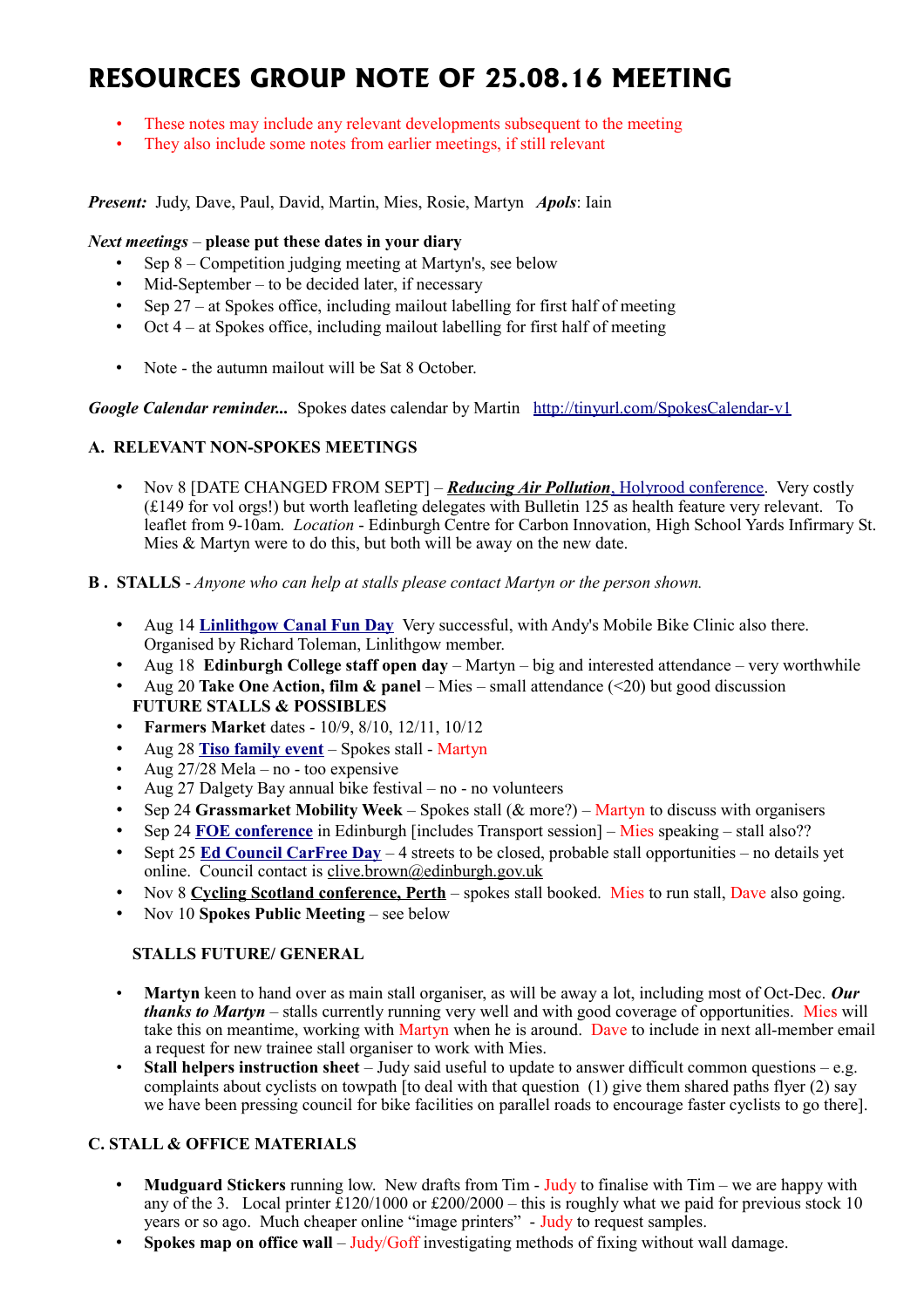# **D. SPOKES PUBLIC MEETINGS** [twitter hashtag #SpokesMtg]

- **Autumn 2016 –** *Benefiting Business through Cycling, Thurs Nov 10, Augustine United.* Martin organising
	- **[Poster & website article](http://www.spokes.org.uk/2016/08/public-meeting-benefiting-business-through-cycling/) now online and here is the main [Tweet.](https://twitter.com/SpokesLothian/status/769474111689089024)**
	- **Format** usual 4 speakers then panel QA. *Speakers...*
	- *Cllr Lesley Hinds* including to talk on *Edinburgh/Lothians City Deal* (which is a big investment to boost infrastructure and employment in Edinburgh and the surrounding councils – how cycling can be built in?)
	- **Michael Johnstone**, Chamber of Commerce Vice-President
	- *Hannah Ward* co-proprietor of The Cycle Service bike shop, on expanding bike business and bikes into other businesses.
	- *David Monaghan* role of cycling in a workplace, Bike User Groups, and benefits to the business.
	- *Chair for discussion session* **Dr Caroline Brown**, asst professor at Heriot Watt, works on urban sustainability, is one of the main EdFoC organisers.
	- *Additional points/ideas* .. 1. Roving mike essential. 2. Possibly have a form on seats for people to write any examples they know of ideas they have linking cycling  $\&$  business, to get more audience ideas.
- **Bulletin supplement** on same topic to go ahead, contributions requested from the speakers. David Gardiner doing layout. **Sponsorship, or contribution, needed if possible** (£800-£900 cost of the extra page). David to ask NextBike. If not, possibility of Sustrans? Other ideas? Would need to know soon.
- **Spring 2017** Council elections hustings

# **E. SPOKES MAPS**

- **Edinburgh map** now out, 3500 copies, of which 100 are flat copies for pinning on walls. All on water and tear-resistant paper, priced £6.95.
- **Shop/ bulk sales** Peter Hawkins has taken over from Ian Maxwell.
- **Initial sales v encouraging** orders received at office from individuals now total nearly 100 Edin and over 50 Lothians maps, perhaps thanks to the special offer emphasising the opportunity of buying at same time. Also order of 100 Ed maps from Napier Uni; 70 sold to individuals in RBS Gogarburn BUG and nearly 20 to Ed Uni Computing Service [the latter 2 due to enthusiastic spokes members promoting the map within their workplace].
- Edinburgh edition on **new base map** (XYZ) to allow electronic version has been badly delayed and no likelihood of appearance any time soon.
- New **Glasgow edition** was paid for by the council, 12500 copies, and is available free (on ordinary paper) at council events and Glasgow Bike Station (through their Better Way to Work project) – not in bike shops. Electronic version also downloadable for smartphones. Development of a paid-for printed water/tearresistant version is currently on hold as Ian is very short of time.
- Longer term spokes maps future unclear as Ian very busy at work and Tim not keen on doing future maps. On the other hand, David Gardiner has come in and done a lot on the reverse of the new Edinburgh map. May be a meeting of the maps group to discuss.

## *Two matters now needing attention...*

- **Employer initiative** Grant of £2500 towards map obtained from Edinburgh Council, in exchange for which we promised to try and get it pinned up in workplaces and/or made available to interested staff. David taking lead on this project. Original ideas was write to Chamber of Commerce and Essential Edinburgh asking if they would circulate a special map offer to local companies - but Judith from Council wrote to say they are taking on a consultant in August to promote active travel with large employers and suggested we wait to work with them. David to liaise with Judith – he is awaiting response.
- **Surplus existing Ed maps A**pprox 400 remaining copies need to find a good use for them without jeopardising sales of the new map. Will offer to schools for use in classes – e.g. geography or outdoor education, as Tim did very successfully with surplus old Midlothian maps. Mies will be main organiser, with Martin helping with delivery. Dave will create a website page similar to the Midlothian offer, then publicise via twitter; if response too low then Mies will contact other schools by email and/or via council.

# **F. NETHERLANDS CYCLE PLANNING TOUR**

• Iain organising group to go on a David Hembrow cycle planning tour (Assen & Groningen), Sept 13-15. Approx 7 people going, incl Dave & Anne from Spokes, Iain from Spokes/Go\_bike, and others Go-Bike(?)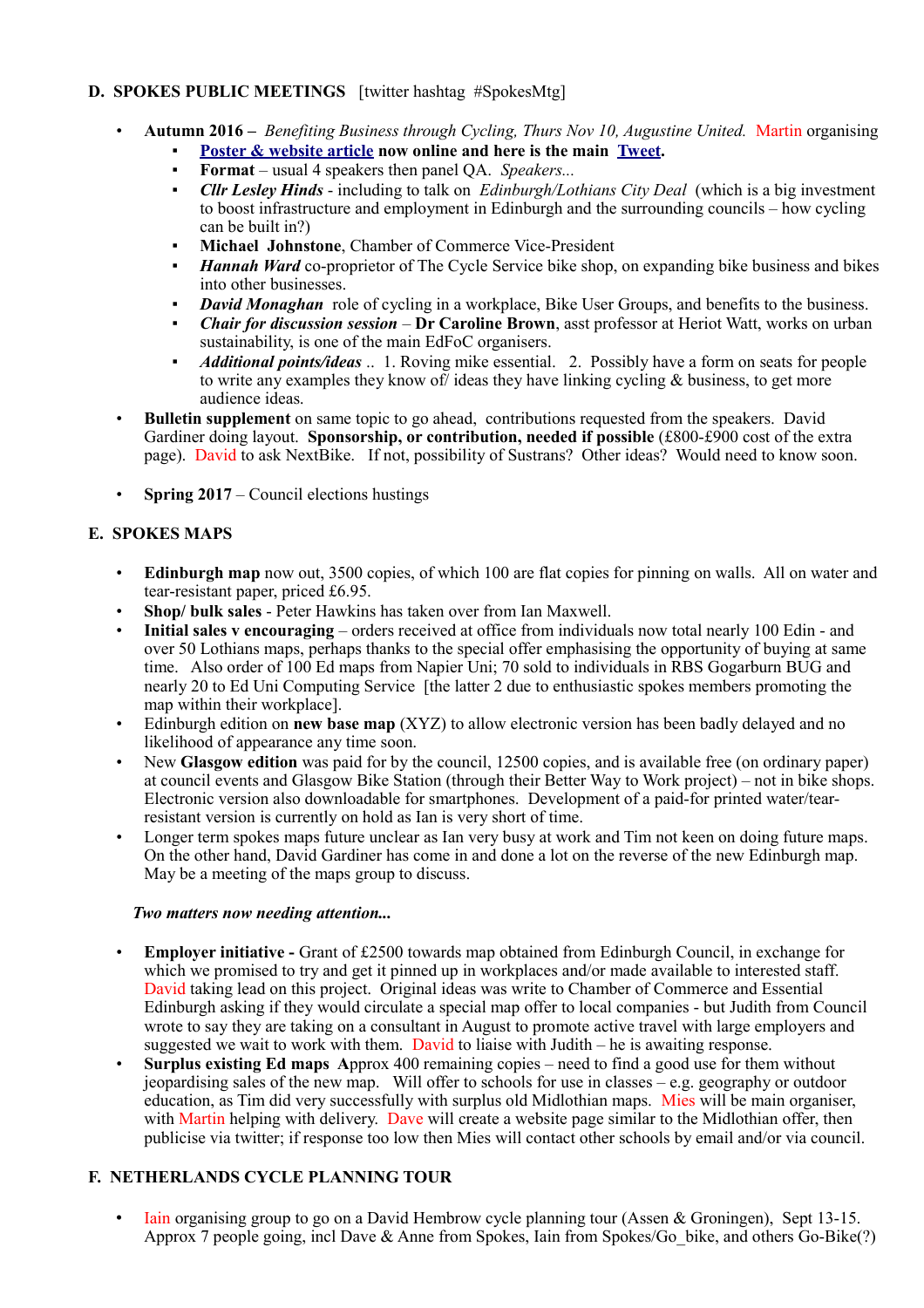# **G. MOTORIST AWARENESS CAMPAIGN – 'BIKE ALERT'**

- *Video*  complete click the *videos* tab or go straight to *[www.spokes.org.uk/videos](http://www.spokes.org.uk/videos)*.
- *Leaflet* printed, 5000 copies, of which 2000 for mailout; others for schools events, stalls, other. Very cheap cost from Instantprint online service (under £100 for the 5000 A4->A5 folded leaflets).
- *6 th former sessions 2016* being coordinated by Martin working with Brian, Donald, Martyn, Mies....
	- WL, Aug 30-Sep 1; **EL/ML** (joint event) also Aug 30–Sep 1; We will definitely attend these. More volunteers needed - Martin sent wording to Dave who emailed all Lothians members + those who volunteered to be a spokes speaker – several volunteers resulting!
	- **Edinburgh**, Oct 3-6. CEC currently unwilling to give a slot in main session, only sideshow like last year – very unsatisfactory, so may not be worth going. Brian has written to them about this - no reply.
- *Other uses* driving schools, police rehab, etc, etc, to be discussed by Martin & Mies and report back at future meeting. Mies has previous database of such addresses [but now rather old].
- *Official launch of video/leaflet?* Martin and Mies to discuss if and what to do, and make arrangements or report back. Likely to appeal to the press. Could be just a press release & website/twitter publicity. Would be easy to get supportive quotes for the press, e.g. from Andrew Burns/ Lesley Hinds and from Fyfes. If we have a launch, Sept/Oct are the best time, with video finalised, leaflet printed, Fyfe money now spent (on leaflet design + printing) and  $6<sup>th</sup>$  former sessions happening.
- Mies to inform Fyfe's of use of video and give them the printed leaflet (also could ask re press release?)

# **H. SUMMER COMPETITION**

- **Comp 2016** theme is *[Shopping by Bike](http://www.spokes.org.uk/2016/07/competition-shopping-by-bike/)*
- Entries now in the teens and rising slowly. Dave has put it in all-member circular, emailed all previous winners and done some [tweeting.](https://twitter.com/SpokesLothian/status/756451410301124608) David emailed all RBS Gogarburn BUG members – several entries resulting.
- Judy looking after the prizes. Note that we need proof for all, on paper or by email. Everyone below please send prizes to Judy if not already done.

Mies – **Bike Coop** (w'proof panniers); **Camera Obscura/ WoI** (2 fam tickets); **Kalpna** (lunch for 2) Rosie – **Bike Trax** (voucher for £30); **Filmhouse** (2 tickets)

- Judy **Sustrans**; **Craigie's Farm** (£30 hamper)
- Iain **Laidback Bikes** (free tour place); **EdFoC** (free hire of Urban Arrow).

Dave – **ScotRail** (return for 2 between any 2 Scottish stations)

- **Outside Judge** Dave to ask Hannah from Cycle Service. If she can't, try David Gardiner.
- **Prize distribution** Judy happy to do this if after 15 September, but possibly Mies will do it to be decided at the judging meeting.

# **J. SUPERMARKETS PROJECT**

- Postponed till Iain at meeting. Offer from Joe Taylor, who works for Cockburn, to get involved invite him next time we discuss this? Dave has sent address to Iain.
- Iain circulated email with 2nd version of draft good practice guide. **Everyone** please send comments to Iain (please also read the notes below). Once we are reasonably happy with the content we'll ask David Gardiner or Tim if they have time to do a professional layout.
- **Aim of the good practice guide … to be used as follows ...**
	- to enable members to lobby their local shops/supermarket, as an individual on their own initiative.
	- to contact local regional managers of all supermarket chains, with the aim to find at least one willing to undertake an exemplary project covering all their stores – this would need one or more people within Resources Group (or other in Spokes) to take this on. The person could then potentially also work with locals from the above bullet point.
	- Note that this is an innovative project for which we could almost certainly get grant assistance if necessary if we decide to take it further in a ways that needs significant funding, as we did with the tenements project – e.g. Sestran or Cycling Scotland or SCSP cash (via Ed Council). This might be particularly helpful if any supermarket chain takes up the project and works with us, or if we organise local members lobbying their stores on a wide scale.
- **Report on our initial survey** is online at [spokes.org.uk](http://spokes.org.uk/) : documents : spokes projects : supermarkets or click here [www.spokes.org.uk/documents/papers-documents/supermarkets-project.](http://www.spokes.org.uk/documents/papers-documents/supermarkets-project)
- See minutes of 15.3.16 for initial Good Practice Guide ideas, mostly now in Iain's draft.